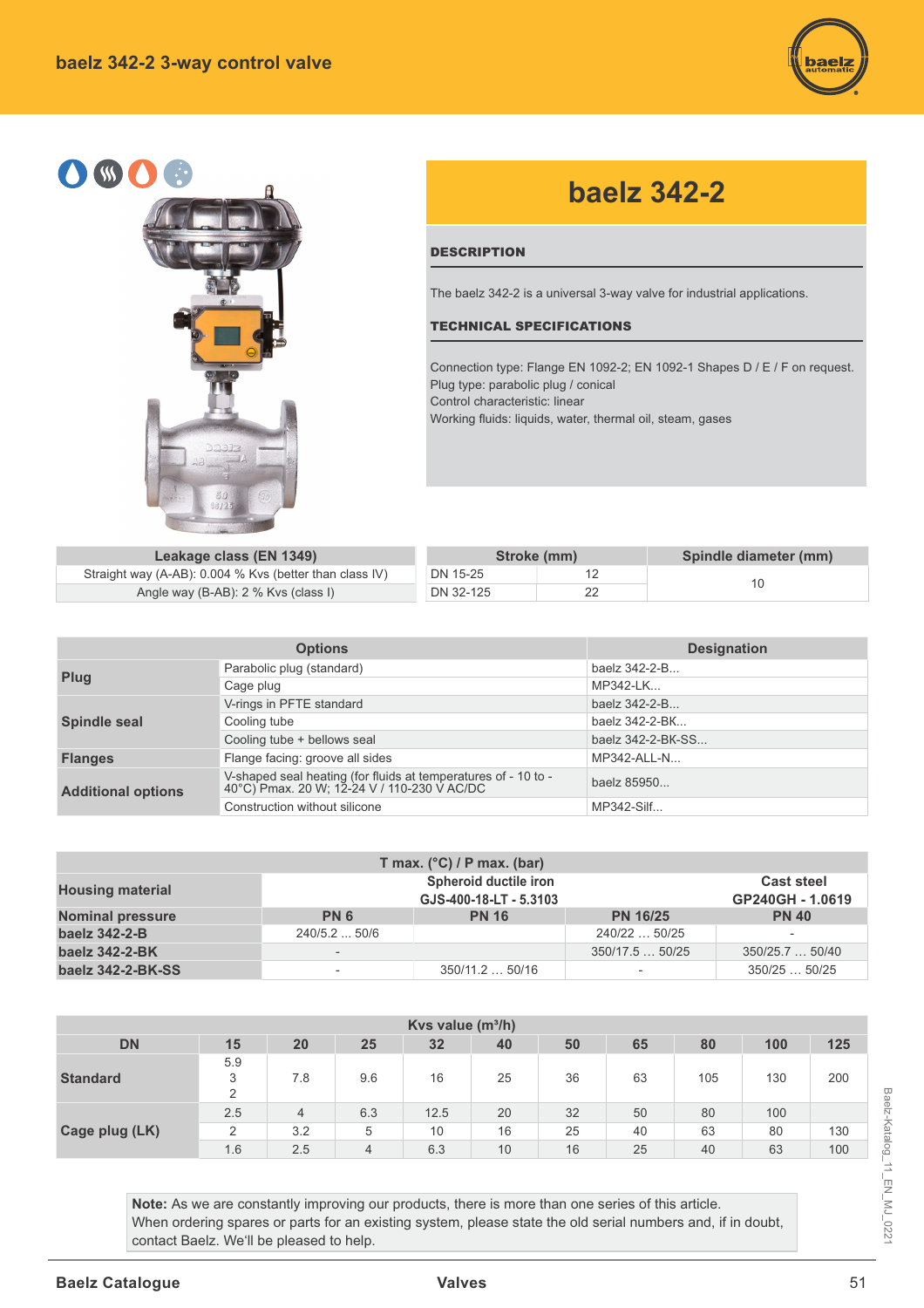

|                       |                      | baelz 342-2 plug variants                |                  |                                 |
|-----------------------|----------------------|------------------------------------------|------------------|---------------------------------|
| <b>Valve function</b> | <b>Actuator type</b> | Pressure difference at the plug<br>(bar) | Nominal diameter | <b>Plug type</b>                |
|                       |                      | ≤0.6                                     | DN15 - 125       | without restrictions            |
|                       | Electric actuator    | >0.6                                     | DN15 - 32        | without restrictions            |
|                       |                      | >0.6                                     | DN40 - 125       | balanced (EMF) see baelz 347-2* |
| Flow separation       |                      | ≤0.6                                     | DN15 - 125       | without restrictions            |
|                       | Pneumatic actuator   | >0.6                                     | DN15 - 32        | on request                      |
|                       |                      | >0.6                                     | DN40 - 125       | balanced (EFM) see baelz 347-2* |
| Flow mix              | without restrictions |                                          |                  |                                 |

\* Baelz will be pleased to inform you about possible applications with other plug variants

| Approximate weights of baelz 342-2 valves without actuator (kg) |             |     |     |     |      |      |      |                          |      |                          |                          |
|-----------------------------------------------------------------|-------------|-----|-----|-----|------|------|------|--------------------------|------|--------------------------|--------------------------|
| <b>DN</b>                                                       |             | 15  | 20  | 25  | 32   | 40   | 50   | 65                       | 80   | 100                      | 125                      |
| Standard (B)                                                    | <b>PN16</b> | 5.5 | 6.1 | 6.6 | 9.6  | 11.8 | 15.6 | 24                       | 28.7 | 39                       | 57                       |
|                                                                 | <b>PN25</b> |     |     |     |      |      |      |                          |      | $\overline{\phantom{a}}$ | $\overline{\phantom{0}}$ |
|                                                                 | <b>PN16</b> | 6.5 | 7.1 | 7.6 | 10.6 | 12.8 | 16.6 | $\overline{\phantom{0}}$ | 29.7 | $\overline{\phantom{0}}$ | $\overline{\phantom{0}}$ |
| With cooling tube (BK)                                          | <b>PN25</b> |     |     |     |      |      |      | 25                       |      | 40                       | 58                       |
|                                                                 | <b>PN40</b> |     | 7.6 | 8.1 | 11.6 | 14.3 | 18.6 | 28                       | 33.7 | 45                       | 65                       |
|                                                                 | <b>PN16</b> | 6.8 | 7.4 | 7.9 | 10.9 | 13.1 | 16.9 | 25.3                     | 30   | 40.3                     | 58.3                     |
| With cooling tube and bellows seal                              | <b>Pn40</b> | 7.3 | 7.9 | 8.4 | 11.9 | 14.6 | 18.9 | 28.3                     | 34   | 45.3                     | 65.3                     |

|           |           |     | baelz 342-2 dimensions (mm) |                          |
|-----------|-----------|-----|-----------------------------|--------------------------|
|           |           |     |                             | h2                       |
| <b>DN</b> | <b>BL</b> | h1  | $342 - 2 - B$               | 342-2-BK.<br>342-2-BK-SS |
| 15        | 130       | 75  | 110 (105)*                  | 236 (231)*               |
| 20        | 150       | 75  | 110 (105)*                  | 236 (231)*               |
| 25        | 160       | 85  | 110 (105)*                  | 236 (231)*               |
| 32        | 180       | 100 | 104                         | 283 (283)*               |
| 40        | 200       | 105 | 114                         | 283 (281)*               |
| 50        | 230       | 115 | 124                         | 293 (277)*               |
| 65        | 290       | 125 | 144                         | 313 (269)*               |
| 80        | 310       | 130 | 154                         | 323 (269)*               |
| 100       | 350       | 150 | 169                         | 338 (262)*               |
| 125       | 400       | 200 | 189                         | 358 (252)*               |

\* Dimension h2 for previous version of baelz 342







baelz 342-2-B DN15-125 baelz 342-2-BK DN15-125 baelz 342-2-BK-SS DN15-125



Dimensions of the baelz 373-E65 actuator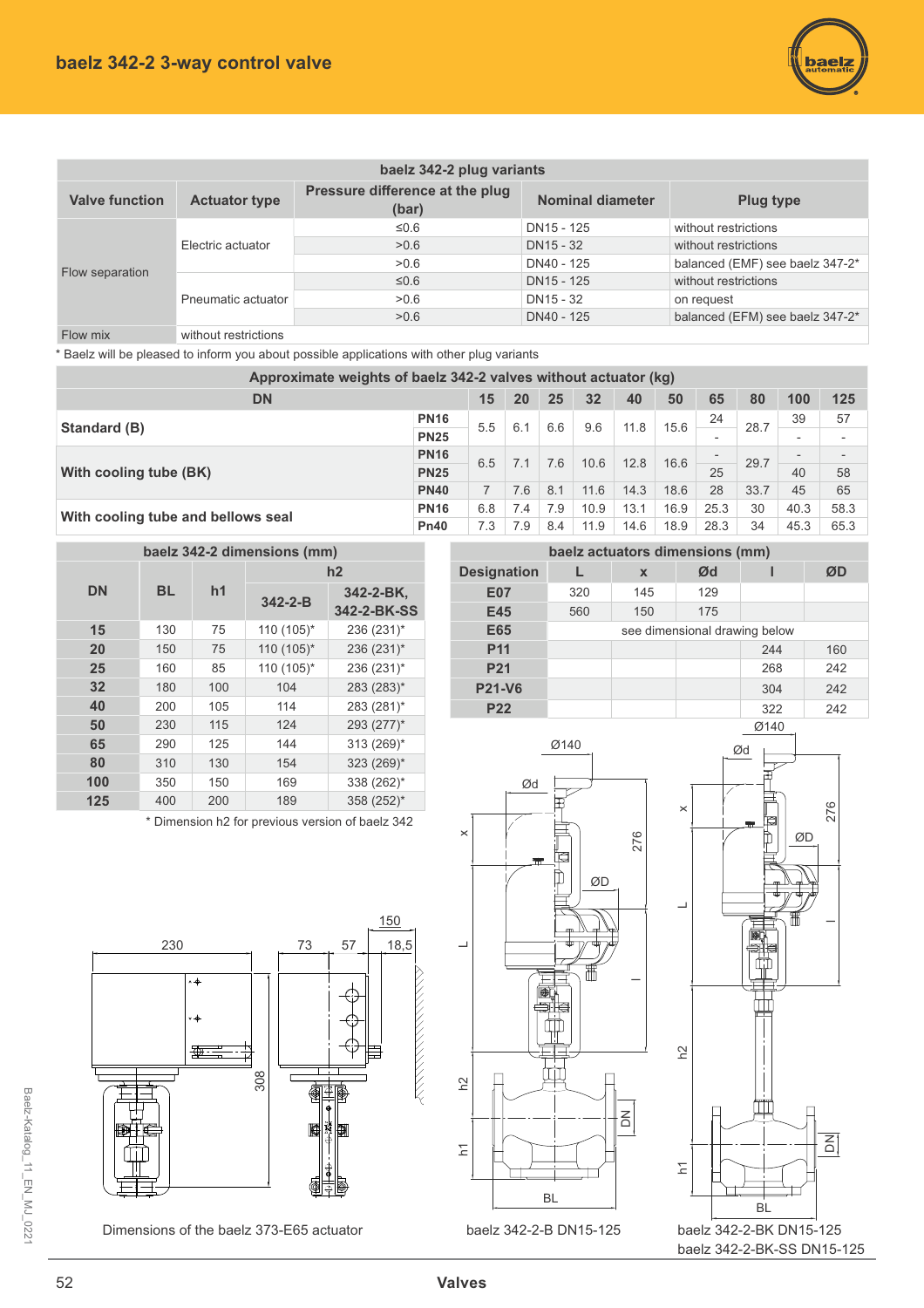

Maximum differential pressure ΔPmax (bar) at which the actuator closes the valve completely The differential pressures specified here are limited by the nominal pressure of the housings, if this is lower. Electric actuators. 3-way valves as mixing valves baelz 342-2-B, 342-2-BK, 342-2-BK-SS. Plug closes against the flow.

|      | <b>Actuator</b> | <b>Power</b> |    | DN (mm) / maximum differential pressure ΔPmax (bar)<br>40<br>20<br>25<br>32<br>50<br>65<br>80<br>125<br>100<br>150<br>200<br>250<br>5<br>2.5<br>1.2<br>14<br>10<br>0.3<br>12<br>3<br>2<br>1.2<br>8<br>4.8<br>40<br>32<br>20<br>11<br>6.3<br>3.5<br>25<br>21<br>1.7<br>0.9<br>0.3<br>12<br>32<br>8<br>4.8<br>3<br>2<br>1.2<br>40<br>20<br>25<br>16<br>10<br>6.9<br>2.8<br>40<br>40<br>40<br>4.4<br>1.7 |  |  |  |  |    |    |    |     |      |      |     |     |  |
|------|-----------------|--------------|----|-------------------------------------------------------------------------------------------------------------------------------------------------------------------------------------------------------------------------------------------------------------------------------------------------------------------------------------------------------------------------------------------------------|--|--|--|--|----|----|----|-----|------|------|-----|-----|--|
|      | baelz 373-      | (N)          | 15 |                                                                                                                                                                                                                                                                                                                                                                                                       |  |  |  |  |    |    |    |     |      |      |     | 300 |  |
| E07- | OSX-            | 700          | 14 |                                                                                                                                                                                                                                                                                                                                                                                                       |  |  |  |  |    |    |    |     |      |      |     |     |  |
| E07- | $20 -$          | 2000         | 40 |                                                                                                                                                                                                                                                                                                                                                                                                       |  |  |  |  |    |    |    |     |      |      |     |     |  |
| E65- | $11 -$          | 1100         | 25 |                                                                                                                                                                                                                                                                                                                                                                                                       |  |  |  |  |    |    |    |     |      |      |     |     |  |
| E65- | $20 -$          | 2000         | 40 |                                                                                                                                                                                                                                                                                                                                                                                                       |  |  |  |  |    |    |    |     |      |      |     |     |  |
| E45- | $40 -$          | 4000         | 40 |                                                                                                                                                                                                                                                                                                                                                                                                       |  |  |  |  |    |    |    |     |      |      |     |     |  |
| E66- | $80 -$          | 8000         |    |                                                                                                                                                                                                                                                                                                                                                                                                       |  |  |  |  |    |    |    |     | 3.1  | 1.6  | 0.9 |     |  |
| E66- | $150 -$         | 15000        |    |                                                                                                                                                                                                                                                                                                                                                                                                       |  |  |  |  |    |    |    |     | 7.1  | 3.8  | 2.3 | 1.5 |  |
| E88- | $100 -$         | 10000        |    |                                                                                                                                                                                                                                                                                                                                                                                                       |  |  |  |  | 28 | 18 | 11 | 7.4 | 5    | 2.7  | 1.7 | 1.1 |  |
| E88- | $100 -$         | 13000        |    |                                                                                                                                                                                                                                                                                                                                                                                                       |  |  |  |  | 37 | 24 | 15 | 9.8 | 6.7  | 3.7  | 2.3 | 1.5 |  |
| E88- | $100 -$         | 16000        |    |                                                                                                                                                                                                                                                                                                                                                                                                       |  |  |  |  | 40 | 30 | 19 | 12  | 8.4  | 4.6  | 2.9 | 2   |  |
| E88- | $300 -$         | 30000        |    |                                                                                                                                                                                                                                                                                                                                                                                                       |  |  |  |  |    |    |    |     | 15.3 | 9    | 5.8 | 3.9 |  |
| E88- | $300 -$         | 35000        |    |                                                                                                                                                                                                                                                                                                                                                                                                       |  |  |  |  |    |    |    |     | 18.9 | 10.5 | 6.7 | 4.6 |  |
| E88- | $300 -$         | 40000        |    |                                                                                                                                                                                                                                                                                                                                                                                                       |  |  |  |  |    |    |    |     | 21.7 | 12.1 | 7.7 | 5.3 |  |

Electric actuators. 3-way valves as diverting valves baelz 342-2-B, 342-2-BK, 342-2-BK-SS. **Plug closes in direction of flow.** 

|      | <b>Actuator</b> | <b>Power</b> |     |     |     |     |     | DN (mm) / maximum differential pressure $\Delta P$ max (bar) |     |     |     |     |     |     |     |     |
|------|-----------------|--------------|-----|-----|-----|-----|-----|--------------------------------------------------------------|-----|-----|-----|-----|-----|-----|-----|-----|
|      | baelz 373-      | (N)          | 15  | 20  | 25  | 32  | 40  | 50                                                           | 65  | 80  | 100 | 125 | 150 | 200 | 250 | 300 |
| E07- | OSX-            | 700          | 0.6 | 0.6 | 0.6 | 0.6 | 0.6 | 0.6                                                          |     |     |     |     |     |     |     |     |
| E07- | $20 -$          | 2000         | 0.6 | 0.6 | 0.6 | 0.6 | 0.6 | 0.6                                                          | 0.6 | 0.6 | 0.6 | 0.6 |     |     |     |     |
| E65- | $11 -$          | 1100         | 0.6 | 0.6 | 0.6 | 0.6 | 0.6 | 0.6                                                          | 0.6 | 0.6 | 0.6 | 0.5 |     |     |     |     |
| E65- | $20 -$          | 2000         | 0.6 | 0.6 | 0.6 | 0.6 | 0.6 | 0.6                                                          | 0.6 | 0.6 | 0.6 | 0.6 |     |     |     |     |
| E45- | $40 -$          | 4000         | 0.6 | 0.6 | 0.6 | 0.6 | 0.6 | 0.6                                                          | 0.6 | 0.6 | 0.6 | 0.6 |     |     |     |     |
| E66- | $150 -$         | 15000        |     |     |     |     |     |                                                              |     |     |     |     |     | 0.6 | 0.6 | 0.6 |
| E88- | $100 -$         | 10000        |     |     |     |     |     |                                                              |     |     |     |     |     | 0.6 | 0.6 | 0.6 |
| E88- | $300 -$         | 30000        |     |     |     |     |     |                                                              |     |     |     |     |     | 0.6 | 0.6 | 0.6 |

Pneumatic actuators. 3-way valves as mixing valves baelz 342-2-B, 342-2-BK, 342-BK-SS. Plug closes against the flow.

|                   | reg. feed<br><b>Actuator</b><br><b>Power</b> |       |                   |                | DN (mm) / maximum differential pressure ΔPmax (bar) |      |     |      |     |     |                |     |     |     |                |     |     |
|-------------------|----------------------------------------------|-------|-------------------|----------------|-----------------------------------------------------|------|-----|------|-----|-----|----------------|-----|-----|-----|----------------|-----|-----|
| baelz 373-        |                                              | (N)   | pressure<br>(bar) | 15             | 20                                                  | 25   | 32  | 40   | 50  | 65  | 80             | 100 | 125 | 150 | 200            | 250 | 300 |
| P <sub>11</sub> - | $\mathbf 1$                                  | 950   | 6,0               | 18.6           | 18.6                                                | 13.9 | 5.6 | 3.4  | 1.9 | 0.9 | 0.4            |     |     |     |                |     |     |
| P21-              | 3                                            | 1020  | 1.2               | $\overline{7}$ | $\overline{7}$                                      | 4.5  | 2.8 | 1.7  | 1.1 | 0.7 | 0.4            | 0.3 | 0.2 |     |                |     |     |
| P21-              | 6                                            | 2040  | 3.0               | 40             | 40                                                  | 33   | 20  | 13   | 8   | 5   | 3.3            | 2.1 | 1.3 |     |                |     |     |
| P21-              | 12                                           | 3390  | 6.0               | 40             | 40                                                  | 40   | 35  | 22   | 14  | 8.5 | 5.6            | 3.6 | 2.3 |     |                |     |     |
| P21-              | 18                                           | 4030  | 6.0               | 40             | 40                                                  | 40   | 40  | 27   | 17  | 10  | $\overline{7}$ | 4.3 | 2.7 |     |                |     |     |
| P <sub>21</sub>   | V <sub>6</sub>                               | 7590  | 6.0               | 40             | 40                                                  | 29   | 18  | 11.5 | 7   | 4.3 | 2.8            | 1.8 | 1.2 |     |                |     |     |
| P31-              | 3                                            | 2480  | 1.2               |                |                                                     |      |     |      |     |     |                |     |     | 0.6 |                |     |     |
| P31-              | 6                                            | 4960  | 3.0               |                |                                                     |      |     |      |     |     |                |     |     | 2.3 |                |     |     |
| P31-              | 18                                           | 10560 | 6.0               |                |                                                     |      |     |      |     |     |                |     |     | 5   |                |     |     |
| P41-              | 3                                            | 3765  | $1.2$             |                |                                                     |      |     |      |     |     |                |     |     | 2.4 |                | 0.6 | 0.4 |
| P41-              | 6                                            | 7530  | 3.0               |                |                                                     |      |     |      |     |     |                |     |     | 4.8 | $\overline{2}$ | 1.3 | 0.9 |
| P41-              | V <sub>6</sub>                               | 31920 | 6.0               |                |                                                     |      |     |      |     |     |                |     |     | 8.2 | 3.5            | 2.3 | 1.6 |

Pneumatic actuators. 3-way valves as diverting valves baelz 342-2-B, 342-2-BK, 342-2-BK-SS. **Plug closes in direction of flow.** 

| <b>Actuator</b> | <b>Power</b> | reg. feed         |    | DN (mm) / maximum differential pressure $\Delta P$ max (bar)                                                                                                                                                          |    |    |    |    |    |    |                  |     |     |            |     |     |  |  |
|-----------------|--------------|-------------------|----|-----------------------------------------------------------------------------------------------------------------------------------------------------------------------------------------------------------------------|----|----|----|----|----|----|------------------|-----|-----|------------|-----|-----|--|--|
| baelz 373-      | (N)          | pressure<br>(bar) | 15 | 20                                                                                                                                                                                                                    | 25 | 32 | 40 | 50 | 65 | 80 | 100 <sub>1</sub> | 125 | 150 | <b>200</b> | 250 | 300 |  |  |
| all             |              | $1.2 - 6.0$       |    | Deploy all diverting valves only up to 0.6 bar differential pressure.<br>If a diverting valve with $> 0.6$ bar is required, valve with $> 0.6$ bar is required,<br>a damping device must be provided on the actuator. |    |    |    |    |    |    |                  |     |     |            |     |     |  |  |

Baelz-Katalog\_11\_EN\_MJ\_0221

Baelz-Katalog\_11\_EN\_MJ\_0221